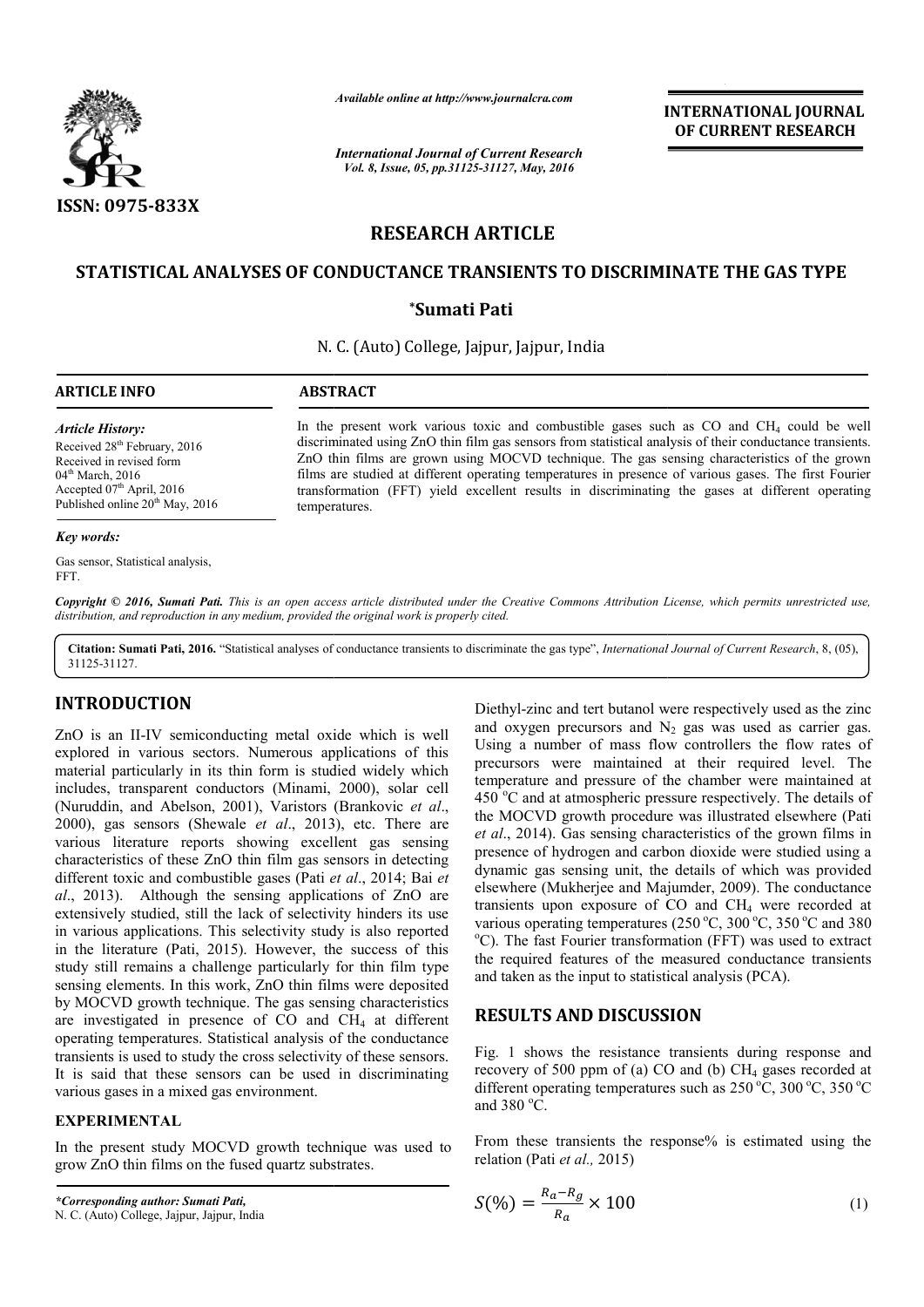

**Fig. 1. Temperature dependent resistance transients of ZnO thin film in presence of different gases (a) CO, and (b) CH CH4**

Where  $R_a$  and  $R_g$  are the resistance of the sensor in air and test Where  $R_a$  and  $R_g$  are the resistance of the sensor in air and test gas environment respectively. Now this response% is plotted in Fig. 2 (a). From the figure it is observed that the sensor can detect well both  $CO$  and  $CH<sub>4</sub>$  at each operating temperature. Hence, in a mixed gas environment this sensor may not differentiate the individual gas type. Therefore, to study this cross selectivity issue we have recorded a number of conductance transients in presence of  $CO$  and  $CH<sub>4</sub>$  gas at each operating temperatures. Then each transient is analyzed using FFT.



**Fig. 2. Shows (a) the temperature variation of response % of the sensor in presence of a fixed concentration (500 ppm) of CO and CH4 gases, (b) The Fourier spectrum of conductance transient in presence of 500 ppm CH4**

Fig. 2(b) represents one typical Fourier spectrum of conductance transient in presence of  $500$  ppm of  $CH<sub>4</sub>$ . For this the large time domain data is converted into frequency domain which is the specific descriptors of each gas at different ppm. For the frequency domain analysis we have done FFT of the whole transient and then extract amplitude of first 10 consecutive low frequency harmonics including dc one. We have repeated each experiment and similarly extract the features by the mentioned technique. The amplitude is estimated from the real and imaginary part of the Fourier coefficients. Thus using the amplitude of first 10 consecutive harmonics we have constructed the data matrix at individual temperatures that is at  $250^{\circ}$ C,  $300^{\circ}$ C,  $350^{\circ}$ C and  $380^{\circ}$ C. Low amplitude harmonics at higher frequencies are affected by noise and are discarded as they do not bear significant information of the particular gas type. The data matrices extracted from FFT analyses are used as input to principal component analysis (PCA).



Fig. 3. The plot of principal component 2 (PC#2) versus 1 (PC#1) **estimated from the principal component analyses (PCA) for all the**  transients in presence of 500 ppm of CO and CH<sub>4</sub> at different **temperatures mperatures**

The mathematical details of these analyses can be found The mathematical details of these analyses can be found elsewhere (Maity *et al.*, 2012; Joliffe, 1986). The dimension of the data is reduced by principal component analysis (PCA) into two components like PC#1 and PC#2 which is then plotted against each other, as shown in Fig. 3. As estimated from the figure the maximum class separation of data points is at  $300 \degree C$ . The calculated Euclidean distance between two types of gas The calculated Euclidean distance between two types of gas cluster for FFT PCA was estimated at 8.7, 87.72, 48.67 and 10 at four different temperatures. The maximum class separation is obtained at 300 °C where the two gases are well separated. It signifies that this analysis can be used to differentiate the gas type in a mixed gas environment. the data is reduced by principal component analysis (PCA) in two components like PC#1 and PC#2 which is then plott against each other, as shown in Fig. 3. As estimated from the figure the maximum class separation of data four different temperatures. The maximum class separation obtained at 300  $^{\circ}$ C where the two gases are well separated. It gnifies that this analysis can be used to differentiate the gas ppe in a mixed gas environment.

#### **Conclusion**

In this work it is demonstrated that using statistical analysis of the conductance transient one can differentiate a particular gas in a mixed gas environment. Principal Component Analysis (PCA) is used to differentiate the gas types. The data matrices extracted from FFT of the conductance transients (of MOCVD grown ZnO thin film gas sensors) recorded in presence of CO and  $CH<sub>4</sub>$  gas are used as input parameters in this analysis. It is said that the FFT PCA combination yield satisfactory results in discriminating the gas types. In this work it is demonstrated that using statistical analysi<br>the conductance transient one can differentiate a particular<br>in a mixed gas environment. Principal Component Anal<br>(PCA) is used to differentiate the gas types. film gas sensors) recorded in presence of CO<br>are used as input parameters in this analysis. It is<br>FFT PCA combination yield satisfactory results in<br>g the gas types.<br>**gements**<br>gratefully acknowledged IIT Kharagpur for this<br>

#### **Acknowledgements**

The author gratefully acknowledged IIT Kharagpur for this whole work and Mr. Arnab Maity for his great contribution in statistical analysis.

### **REFERENCES**

- Bai, S., Sun, C., Guo, T., Luo, R. Luo, R., Lin, Y., Chen, A., Sun, L. and Zhang, J. 2013. "Low temperature electrochemical and Zhang, J. 2013. "Low temperature electrochemical deposition of nanoporous ZnO thin film as novel  $NO<sub>2</sub>$ sensors", Electrochimica Acta, Vol. 90, pp. 530–534.
- Brankovic, Z. Milosevic, O. Poleti, D. Karanovic, L. and Uskokovic, D. 2000. "ZnO varistors prepared by direct